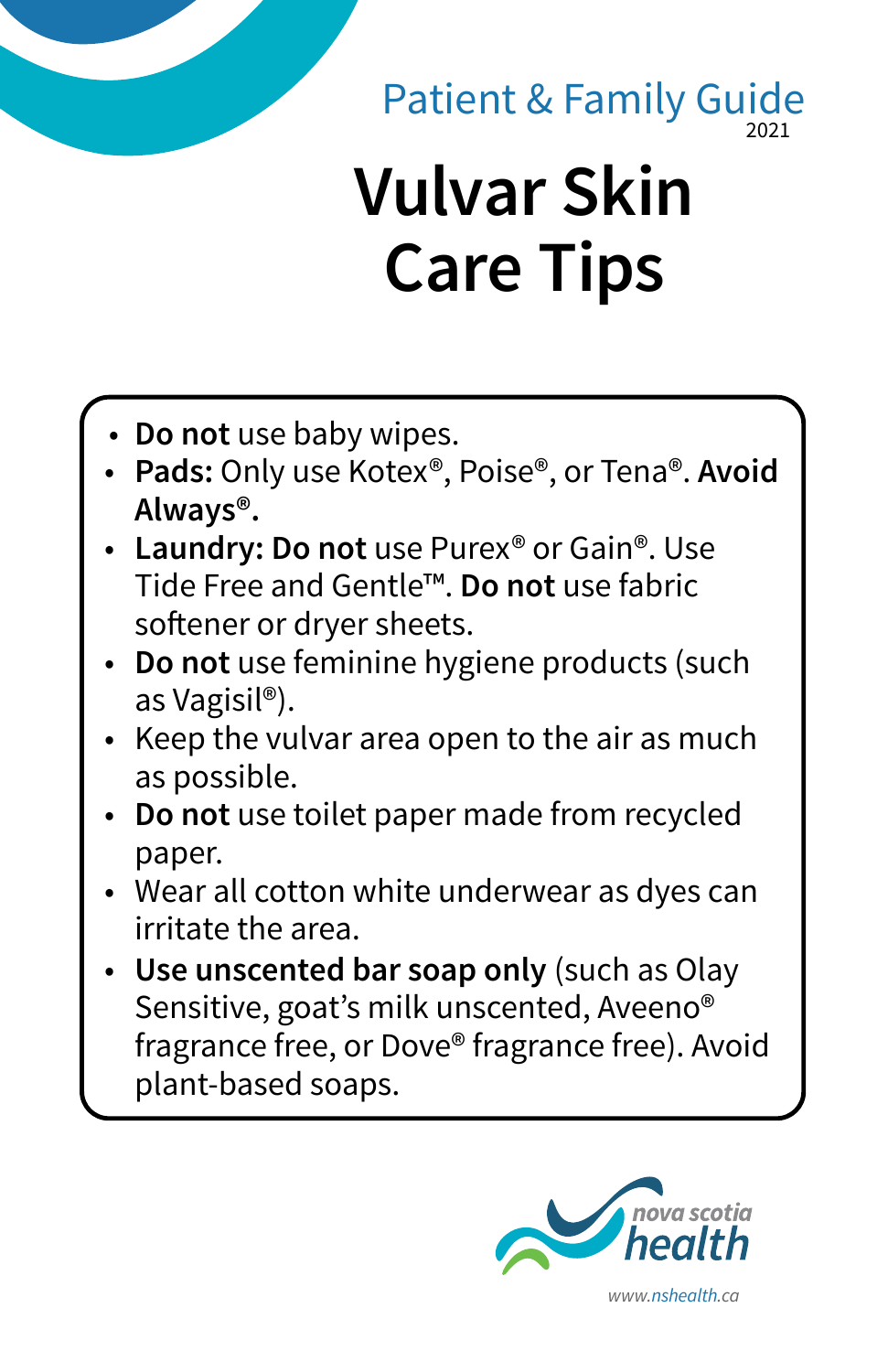## **Vulvar Skin Care Tips**

The vulva (area around the vagina) can be very sensitive. If you have itching or irritation in this area, using certain soaps and creams can make it worse. Here are some ideas to help with symptoms and prevent further discomfort.

#### **What can I do to feel better?**

#### **Hygiene**

- Wash the vulva no more than once a day.
	- › Use water only.
	- › **Do not** use a washcloth use only your fingertips.
	- › Pat to dry with a soft towel. **Do not rub.**
	- › Put on clean underwear when dry.
- Use a fan or a hair dryer on the cool setting to help dry the vulva.
- **Do not** use baby wipes.
- Avoid soap, douches, powders, products with alcohol, and over-the-counter medications. **Do not** use Vagisil® (or other products which have benzocaine) on this area.
- If you feel you must use soap, **use unscented bar soap only** (such as Olay Sensitive, goat's milk unscented, Aveeno® fragrance free, or Dove® fragrance free). Avoid plant-based soaps.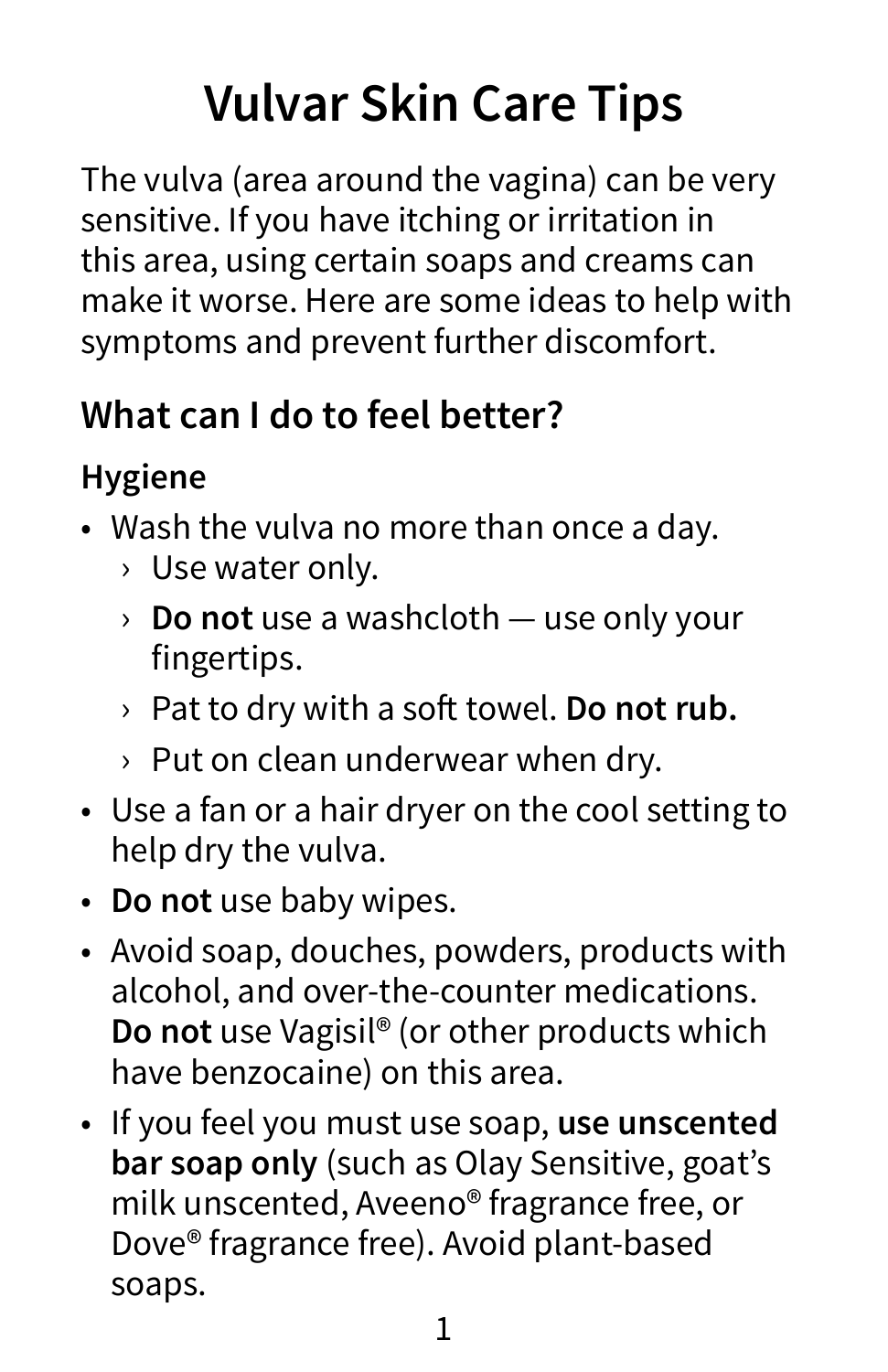- For vulvar or perianal (area directly between vulva and anus) dryness, use Vaseline® petroleum jelly or coconut oil.
- For vaginal dryness, use Replens<sup>®</sup> 2 nights each week.
- Do not shave your pubic hair. This can cause skin irritation.
- Use unscented tampons during your periods rather than pads, if possible. If you use pads, only use Kotex®. Avoid Always®.
- **Do not** use panty liners. If you have a lot of discharge or tend to pee when laughing, sneezing, or running, use incontinence pads (such as Poise® or Tena®).
- Use white, unscented toilet paper only. **Do not** use toilet paper made from recycled paper. Pat the area dry.
- Keep your fingernails cut short. Consider wearing cotton gloves at night to help avoid scratching.

#### **Nutrition**

• Drink plenty of fluids every day to keep your urine (pee) and vaginal discharge diluted (thinner).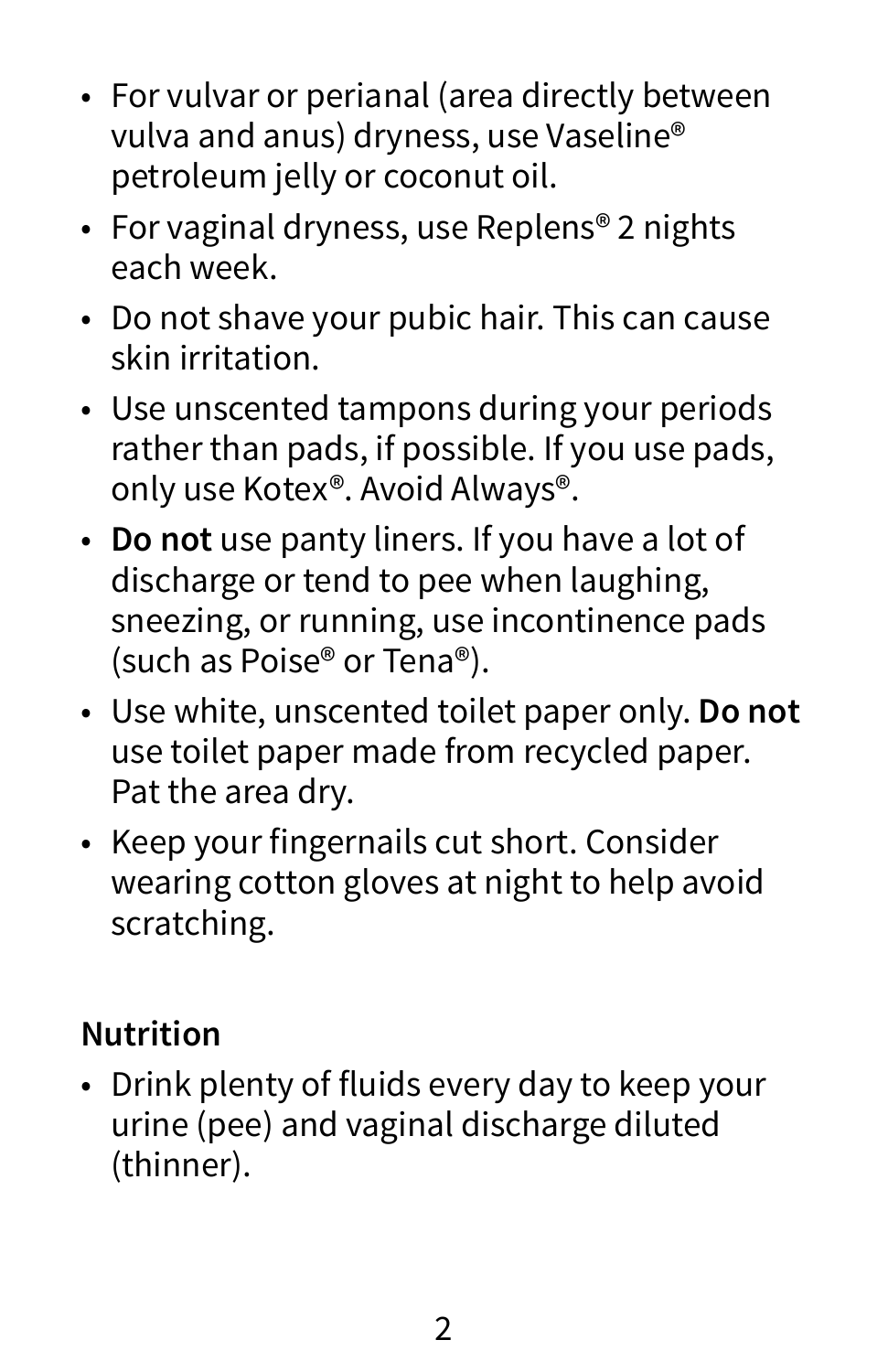• Constipation (not being able to poop) can cause tissues in the area to tear. Prevent constipation by eating more fibre. Eat 1 to 2 large servings of a high fibre cereal with 8 to 14 grams of fibre per serving, as well as whole grains, beans, lentils, or leafy vegetables. If this does not help, talk with your primary health care provider or pharmacist about over-the-counter products that can help.

#### **Clothing**

- **Do not** wear tight pants or leggings made of synthetic fabrics, such as polyester or nylon.
- Consider not wearing underwear when at home. Keep the vulvar area open to the air as much as possible.
- Wear all cotton white underwear as dyes can irritate the area.
- **Do not** wear pantyhose, leggings, tights, or yoga pants.
	- $\rightarrow$  If you wear them, cut out the crotch area to allow better air circulation.
- Take off wet bathing suits and exercise clothing as soon as possible to prevent irritation.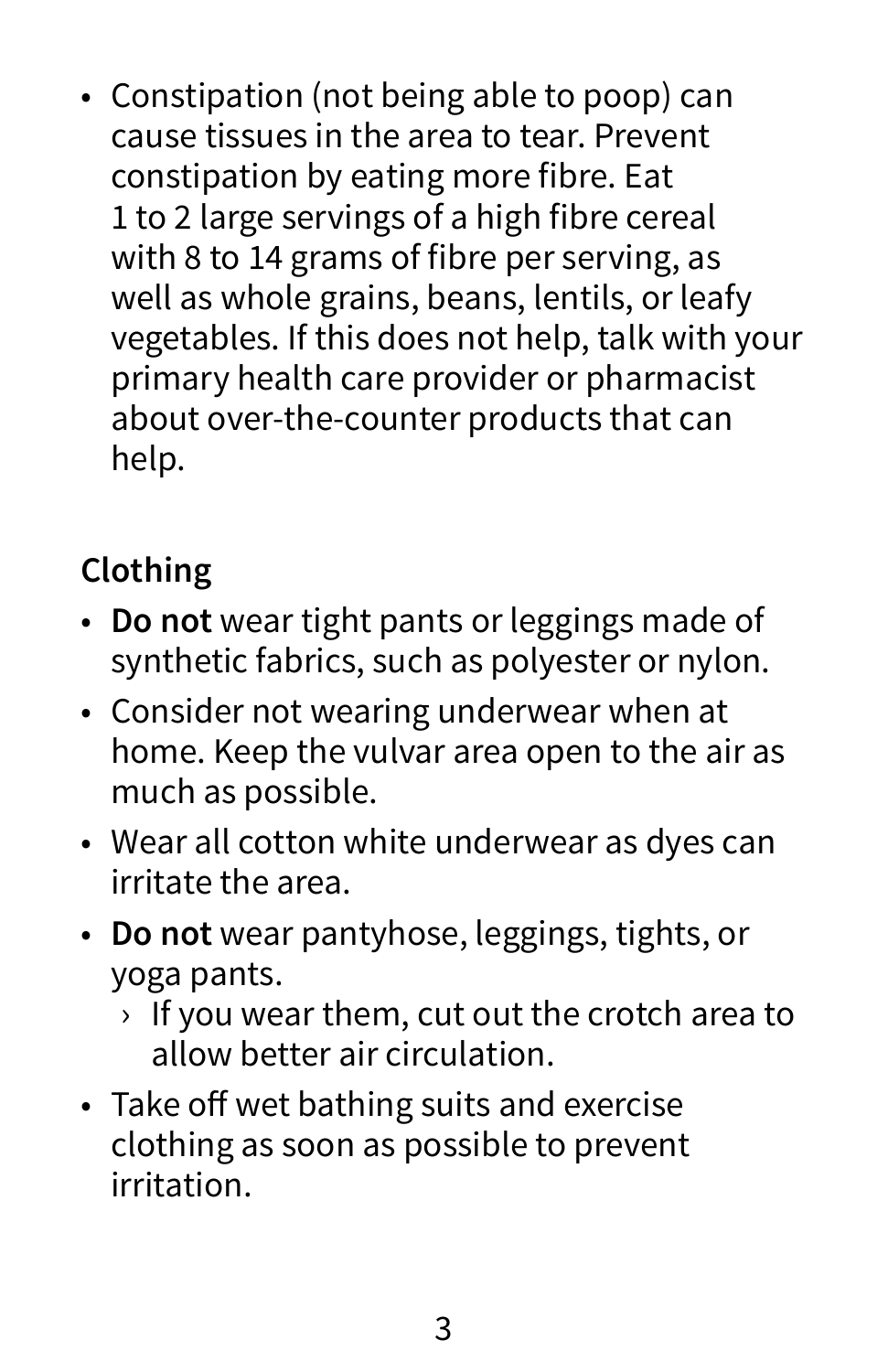#### **Laundry**

- Wash clothes in detergent that is "unscented", "clear", or "free" (such as Tide Free and Gentle™). Do not use Purex® or Gain®.
- **Do not** use fabric softener or dryer sheets (such as Bounce®).
- If using a stain removal product, soak the clothes, then rinse in cold water before washing them in the regular wash cycle.

### **Controlling discomfort**

- If prescribed cream or ointment causes a burning feeling, stop using it and call your primary health care provider.
- Putting something cold near the area can help burning and itching. Try ice, frozen peas, cool packs, or a frozen gel pack wrapped in a soft towel.
- **Be careful not to overdo this, since frostbite is a real possibility.**

#### **Sex**

• Use a lubricant (lube). Astroglide®, Slippery Stuff® (www.slipperystufflubes.com), or vegetable oil (**not K-Y Jelly®**) are good choices.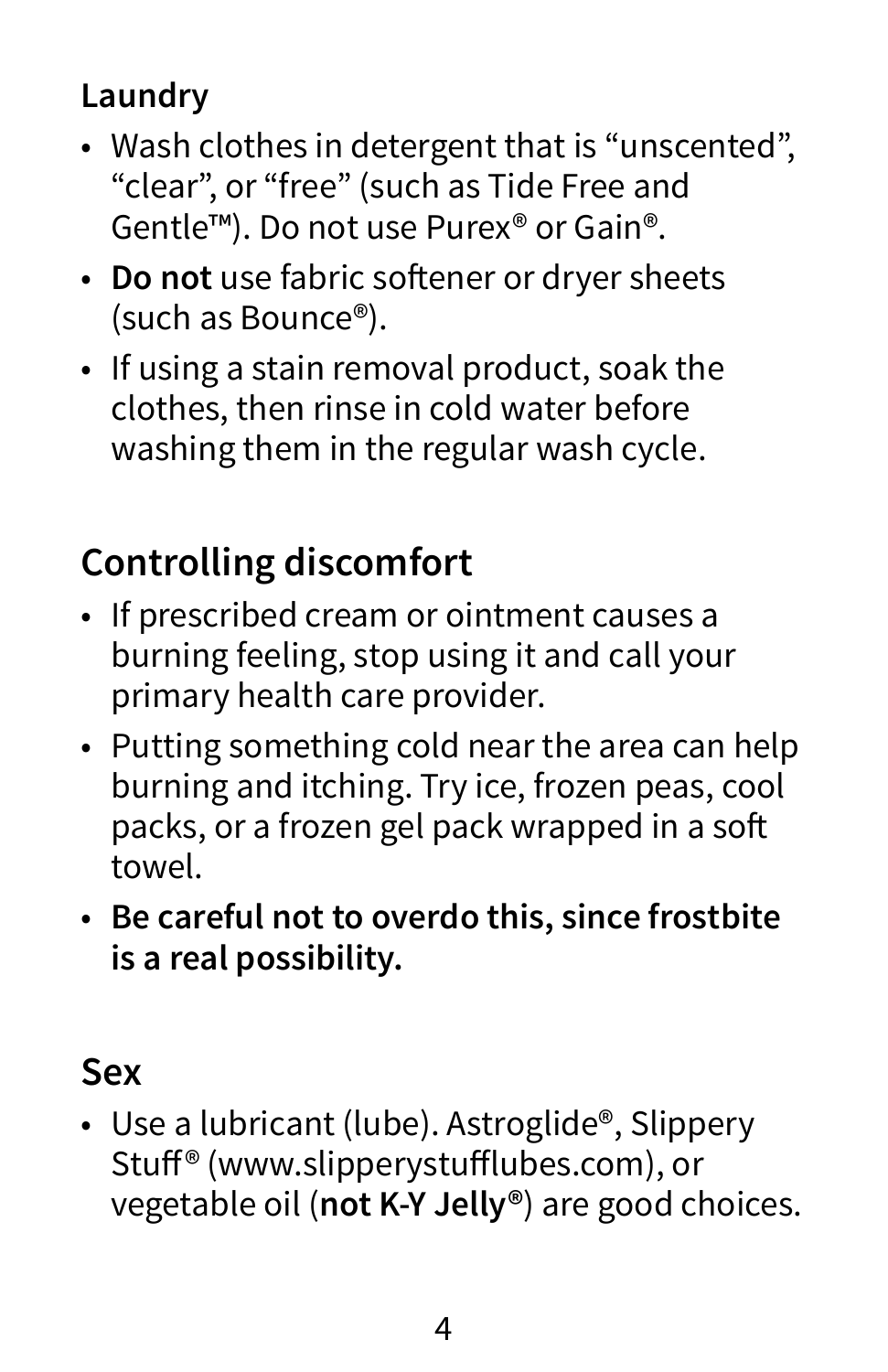- If sex is painful, try applying a topical anesthetic (such as Xylocaine® or lidocaine **not** Vagisil®) 30 minutes before.
- Contraceptive creams, spermicides, and latex condoms can be irritating and cause burning. Avoid them and use another form of contraceptive, if possible.
- Using moisturizers with condoms can cause the condom to break. Do not use these together.

#### **Appointments and questions**

To confirm or reschedule a Clinic appointment, please call 902-473-6112. If you have any questions or concerns, call the Clinic.

**Clinic Nurse**  Phone: 902-473-4181 Monday to Friday, 8:30 a.m. to 3:30 p.m.

**In an EMERGENCY, call 911 or go to the nearest Emergency Department.**

#### **What are your questions?**

**Please ask. We are here to help you.**